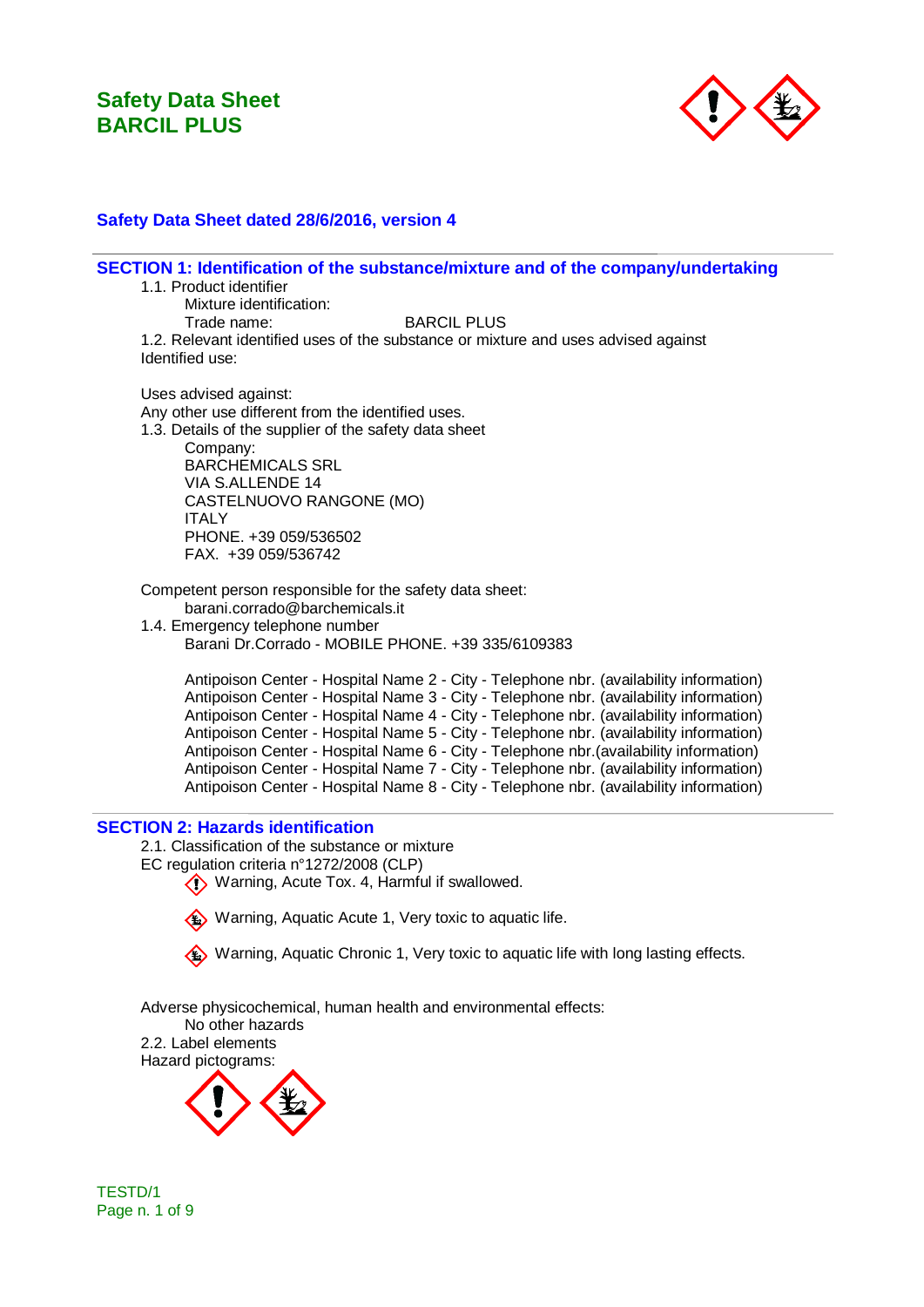Warning Hazard statements: H302 Harmful if swallowed. H410 Very toxic to aquatic life with long lasting effects. Precautionary statements: P264 Wash ... Thoroughly after handling. P270 Do no eat, drink or smoke when using this product. P273 Avoid release to the environment. P301+P312 IF SWALLOWED: Call a POISON CENTER/doctor/if you feel unwell. P391 Collect spillage. P501 Dispose of contents/container in accordance with applicable regulations. Special Provisions: None **Contents** Methanamine, N-methyl-,polymer with 2-(chloromethyl)oxirane Special provisions according to Annex XVII of REACH and subsequent amendments: None 2.3. Other hazards

vPvB Substances: None - PBT Substances: None Other Hazards:

Nessun altro pericolo

### **SECTION 3: Composition/information on ingredients**

- 3.1. Substances
- N.A.

3.2. Mixtures

Hazardous components within the meaning of the CLP regulation and related classification:

| <b>Qty</b> | <b>Name</b>                                                           | Ident. Number |            | <b>Classification</b>                                                                                                |
|------------|-----------------------------------------------------------------------|---------------|------------|----------------------------------------------------------------------------------------------------------------------|
| $>= 90%$   | Methanamine, N-<br>methyl-, polymer with 2-<br>(chloromethyl) oxirane | CAS:          | 25988-97-0 | $\bigvee$ 3.1/4/Oral Acute Tox. 4 H302<br>$\frac{1}{2}$ 4.1/A1 Aquatic Acute 1 H400<br>4.1/C1 Aquatic Chronic 1 H410 |

#### **SECTION 4: First aid measures**

4.1. Description of first aid measures

In case of skin contact:

Immediately take off all contaminated clothing.

Areas of the body that have - or are only even suspected of having - come into contact with the product must be rinsed immediately with plenty of running water and possibly with soap. Wash thoroughly the body (shower or bath).

Remove contaminated clothing immediately and dispose off safely.

After contact with skin, wash immediately with soap and plenty of water.

In case of eyes contact:

In case of contact with eyes, rinse immediately with plenty of water and seek medical advice. In case of Ingestion:

Give nothing to eat or drink.

In case of Inhalation:

Remove casualty to fresh air and keep warm and at rest.

4.2. Most important symptoms and effects, both acute and delayed

TESTD/1 Page n. 2 of 9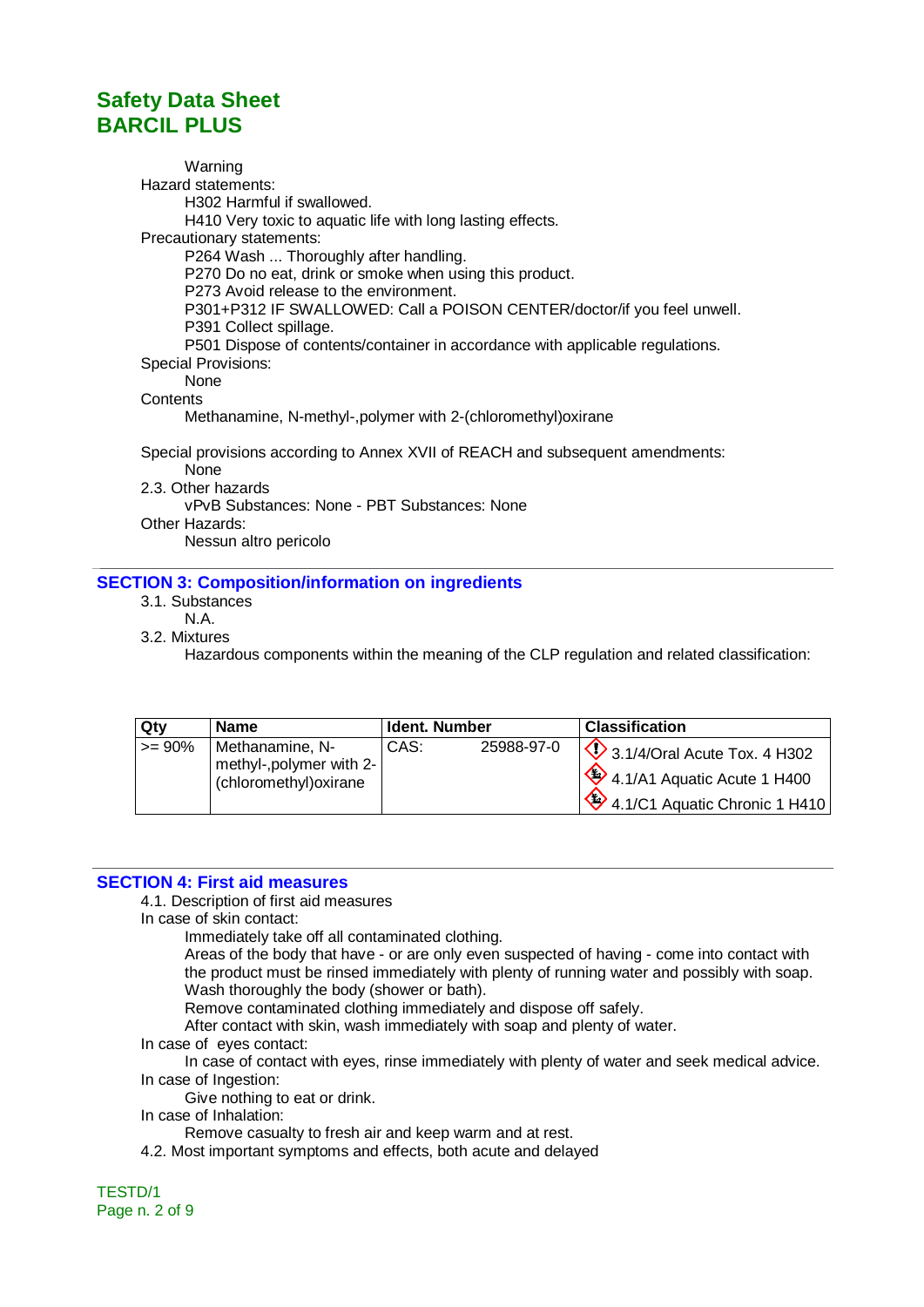Accidental ingestion may cause abdominal pain.

4.3. Indication of any immediate medical attention and special treatment needed

In case of accident or unwellness, seek medical advice immediately (show directions for use or safety data sheet if possible).

Treatment:

Immediately remove contaminated clothing. vigorously wash the contaminated areas with plenty of cold or lukewarm water and a 5% sodium bicarbonate solution. Rinse with plenty of water.

In case of contact with eyes, rinse immediately with water and seek medical advice. If swallowed, seek immediate medical attention. Drinking water in large quantities. Do not induce vomiting to the danger of perforation. Keep the patient at rest. If inhaled, move the victim to fresh air and keep warm and at rest.

#### **SECTION 5: Firefighting measures**

- 5.1. Extinguishing media
	- Suitable extinguishing media:

Water.

Carbon dioxide (CO2).

Extinguishing media which must not be used for safety reasons: None in particular.

- 5.2. Special hazards arising from the substance or mixture Do not inhale explosion and combustion gases. Burning produces heavy smoke.
- 5.3. Advice for firefighters Use suitable breathing apparatus . Collect contaminated fire extinguishing water separately. This must not be discharged into drains. Move undamaged containers from immediate hazard area if it can be done safely.

**SECTION 6: Accidental release measures**

- 6.1. Personal precautions, protective equipment and emergency procedures Wear personal protection equipment. Remove all sources of ignition. Remove persons to safety. See protective measures under point 7 and 8. 6.2. Environmental precautions
- Do not allow to enter into soil/subsoil. Do not allow to enter into surface water or drains. Retain contaminated washing water and dispose it. In case of gas escape or of entry into waterways, soil or drains, inform the responsible authorities. Suitable material for taking up: absorbing material, organic, sand 6.3. Methods and material for containment and cleaning up
	- Wash with plenty of water.
- 6.4. Reference to other sections See also section 8 and 13

#### **SECTION 7: Handling and storage**

7.1. Precautions for safe handling

Avoid contact with skin and eyes, inhalation of vapours and mists. Don't use empty container before they have been cleaned. Before making transfer operations, assure that there aren't any incompatible material residuals in the containers. Contamined clothing should be changed before entering eating areas.

TESTD/1 Page n. 3 of 9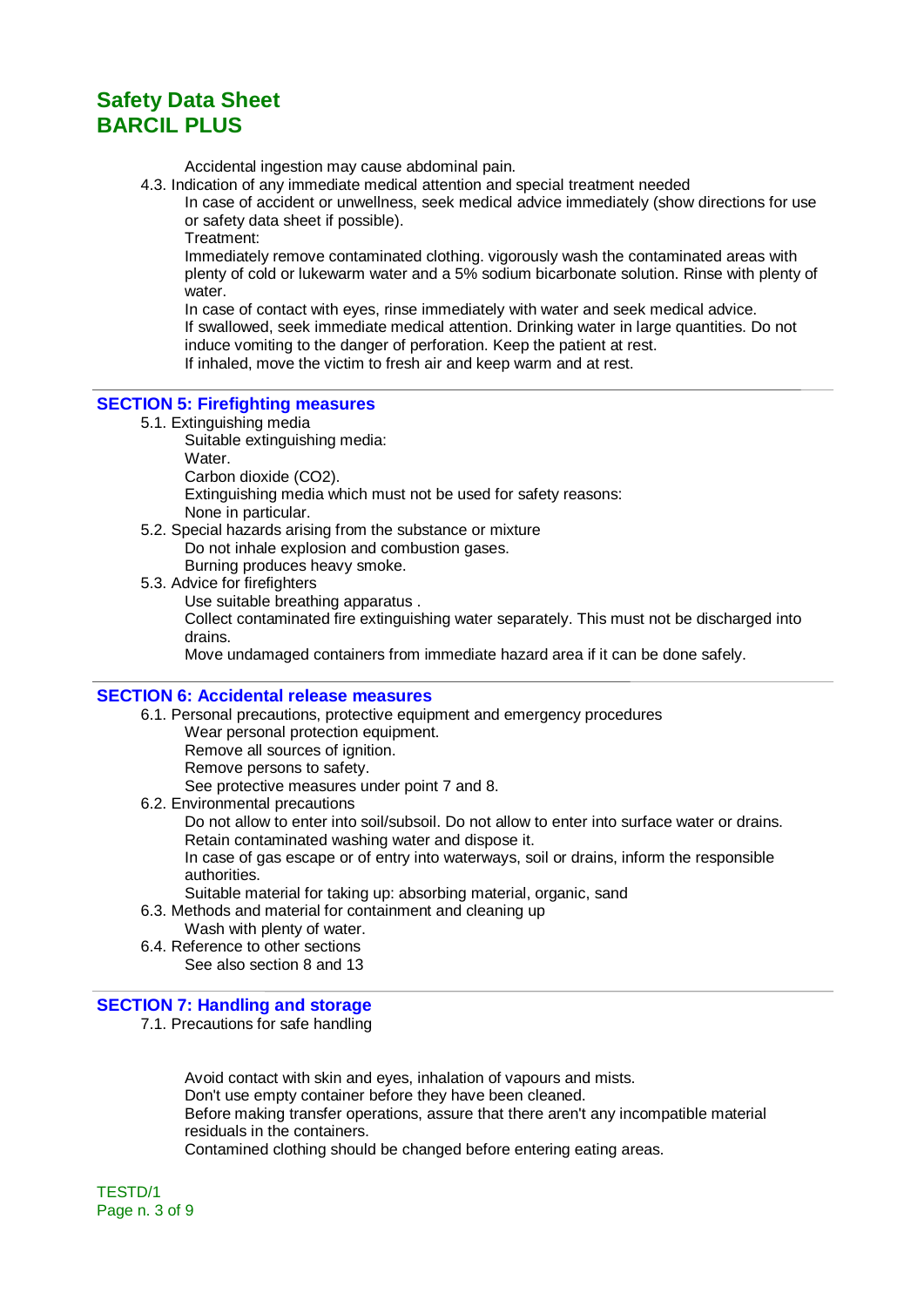Do not eat or drink while working. See also section 8 for recommended protective equipment.

7.2. Conditions for safe storage, including any incompatibilities

Do not eat, drink or smoke at the workplace. Foods and beverages should be consumed only in areas specifically identified after removing contaminated clothing and protective equipment and after washing your hands. Wash in any case hands after handling the substance / mixture. Keep away from food, drink and feed. Incompatible materials: None in particular. Instructions as regards storage premises: Adequately ventilated premises.

7.3. Specific end use(s)

Usi descritti nella sezione 1.2

#### **SECTION 8: Exposure controls/personal protection**

8.1. Control parameters No occupational exposure limit available DNEL Exposure Limit Values N.A. PNEC Exposure Limit Values N.A. 8.2. Exposure controls Eye/face protection: Basket eye glasses. Protection for skin: Chemical protection clothing. Protection for hands: Respiratory protection: Not necessary in normal use.

Thermal Hazards:

Not applicable (the product is handled at room temperature)

Environmental exposure controls:

The product is toxic to the aquatic environment.

Do not allow the product to be absorbed from the soil or from entering waterways or sewers. Do not let product enter drains. Discharge into the environment must be avoided. Appropriate engineering controls:

Ensure adequate ventilation. Comply with the maximum concentration values in the workplace.

#### **SECTION 9: Physical and chemical properties**

9.1. Information on basic physical and chemical properties

| <b>Properties</b>        | Value               | Method: | Notes: |
|--------------------------|---------------------|---------|--------|
| Appearance and colour:   | Liquido<br>incolore | $- -$   | --     |
| Odour:                   | Inodore             | $- -$   | --     |
| Odour threshold:         | N.A.                | $- -$   | --     |
| pH:                      |                     | $- -$   | --     |
| Melting point / freezing | N.A.                | $- -$   | $- -$  |

TESTD/1 Page n. 4 of 9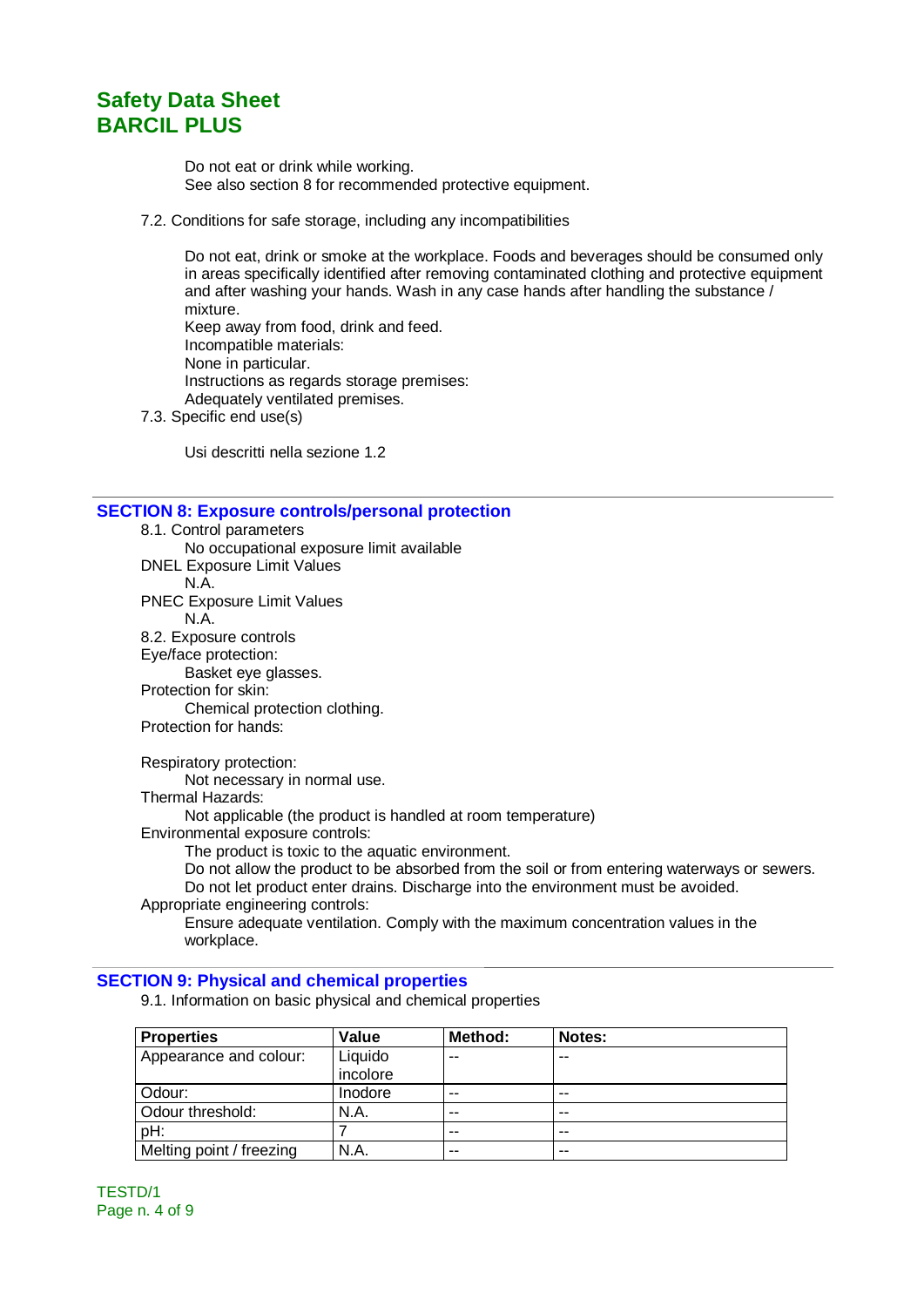| point:                     |           |       |     |
|----------------------------|-----------|-------|-----|
| Initial boiling point and  | N.A.      | --    | $-$ |
| boiling range:             |           |       |     |
| Flash point:               | N.A.      | $- -$ | --  |
| Evaporation rate:          | N.A.      | --    | --  |
| Solid/gas flammability:    | N.A.      | --    | --  |
| Upper/lower flammability   | N.A.      | --    | --  |
| or explosive limits:       |           |       |     |
| Vapour pressure:           | N.A.      | --    | --  |
| Vapour density:            | N.A.      | $-$   | --  |
| Relative density:          | 1.15 Kg/l | $-$   | --  |
| Solubility in water:       | Completa  | --    | --  |
| Solubility in oil:         | N.A.      | --    | --  |
| Partition coefficient (n-  | N.A.      | --    | --  |
| octanol/water):            |           |       |     |
| Auto-ignition temperature: | N.A.      | $- -$ | --  |
| Decomposition              | N.A.      | --    | --  |
| temperature:               |           |       |     |
| Viscosity:                 | N.A.      | $-$   | --  |
| Explosive properties:      | Nessuna   | --    |     |
|                            | proprietà |       |     |
|                            | esplosiva |       |     |
| Oxidizing properties:      | Nessuna   | --    | --  |
|                            | proprietà |       |     |
|                            | ossidante |       |     |

### 9.2. Other information

| <b>Properties</b>                              | Value | Method: | Notes: |  |
|------------------------------------------------|-------|---------|--------|--|
| Miscibility:                                   | N.A.  | $- -$   | $- -$  |  |
| Fat Solubility:                                | N.A.  | --      | $- -$  |  |
| Conductivity:                                  | N.A.  | --      | $- -$  |  |
| <b>Substance Groups</b><br>relevant properties | N.A.  | --      | --     |  |

### **SECTION 10: Stability and reactivity**

- 10.1. Reactivity
	- Stable under normal conditions.
- 10.2. Chemical stability
	- Stable under recommended storage and handling. Please refer to section 7 of the MSDS.
- 10.3. Possibility of hazardous reactions None
- 10.4. Conditions to avoid
	- Keep away from heat sources.
- 10.5. Incompatible materials
	- No one in particular.
- 10.6. Hazardous decomposition products None.

### **SECTION 11: Toxicological information**

- 11.1. Information on toxicological effects
- Toxicological information of the mixture: N.A.

Toxicological information of the main substances found in the mixture:

TESTD/1 Page n. 5 of 9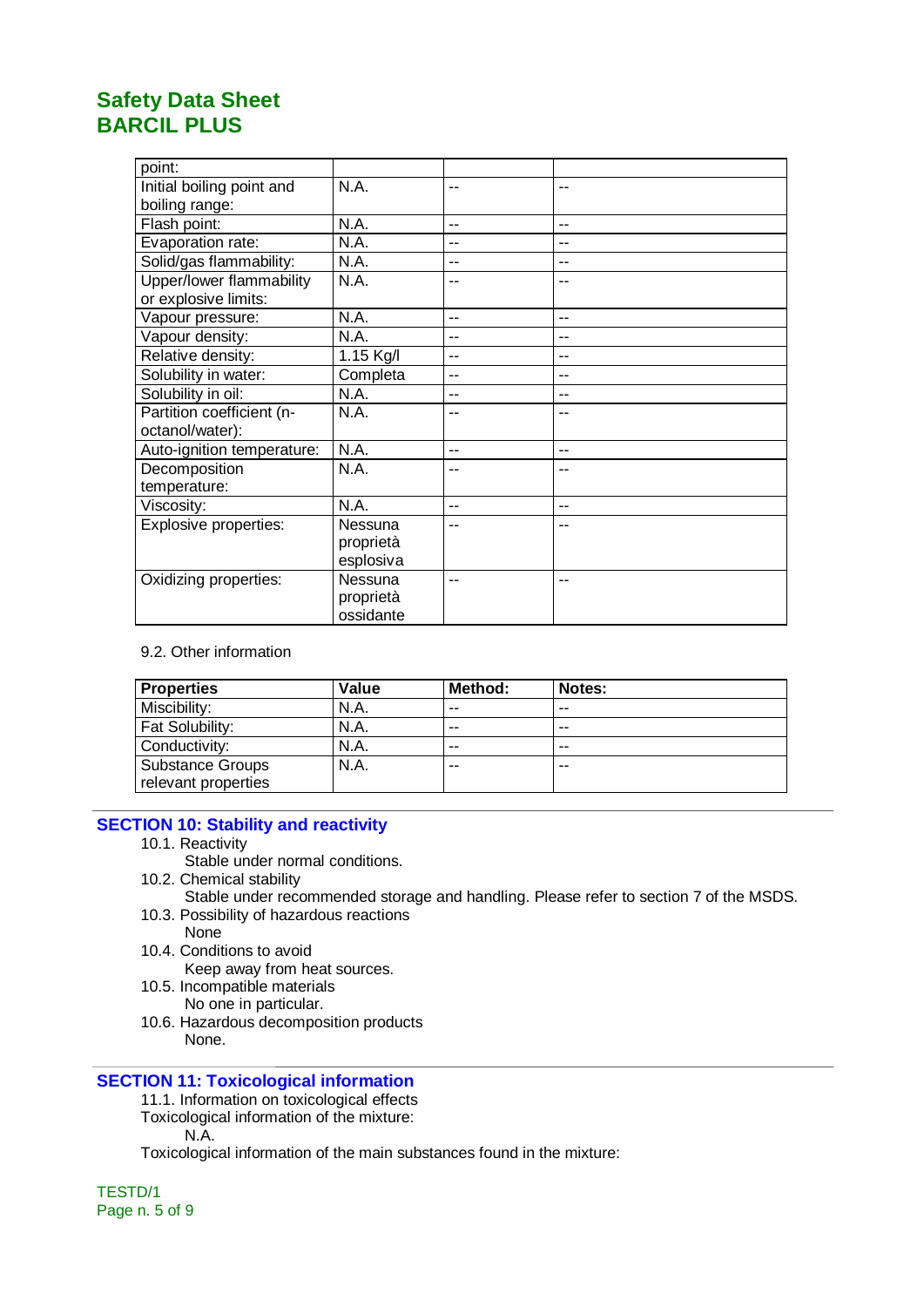Methanamine, N-methyl-,polymer with 2-(chloromethyl)oxirane - CAS: 25988-97-0 a) acute toxicity:

Test: LD50 - Route: Skin - Species: Rabbit > 2000 mg/kg Test: LD50 - Route: Oral - Species: Rat = 1672 mg/kg

If not differently specified, the information required in Regulation (EU)2015/830 listed below must be considered as N.A.:

a) acute toxicity;

b) skin corrosion/irritation;

c) serious eye damage/irritation;

d) respiratory or skin sensitisation;

e) germ cell mutagenicity;

f) carcinogenicity;

g) reproductive toxicity;

h) STOT-single exposure;

i) STOT-repeated exposure;

j) aspiration hazard.

#### **SECTION 12: Ecological information**

12.1. Toxicity

No information is available on the mixture as a whole. This is the information on ecotoxicological effects of the individual components.

Methanamine, N-methyl-,polymer with 2-(chloromethyl)oxirane - CAS: 25988-97-0

a) Aquatic acute toxicity:

Endpoint: EC50 - Species: Algae = 0.09 mg/l - Duration h: 72

Endpoint: EC50 - Species: Daphnia = 0.14 mg/l - Duration h: 48

Endpoint: LC50 - Species: Fish = 0.077 mg/l - Duration h: 96

- 12.2. Persistence and degradability N.A.
- 
- 12.3. Bioaccumulative potential N.A.
- 12.4. Mobility in soil N.A.
- 12.5. Results of PBT and vPvB assessment vPvB Substances: None - PBT Substances: None
- 12.6. Other adverse effects None

#### **SECTION 13: Disposal considerations**

13.1. Waste treatment methods Recover if possible. In so doing, comply with the local and national regulations currently in force.

#### **SECTION 14: Transport information**



| 14.1. UN number        |      |
|------------------------|------|
| ADR-UN Number:         | 3082 |
| IATA-UN Number:        | 3082 |
| <b>IMDG-UN Number:</b> | 3082 |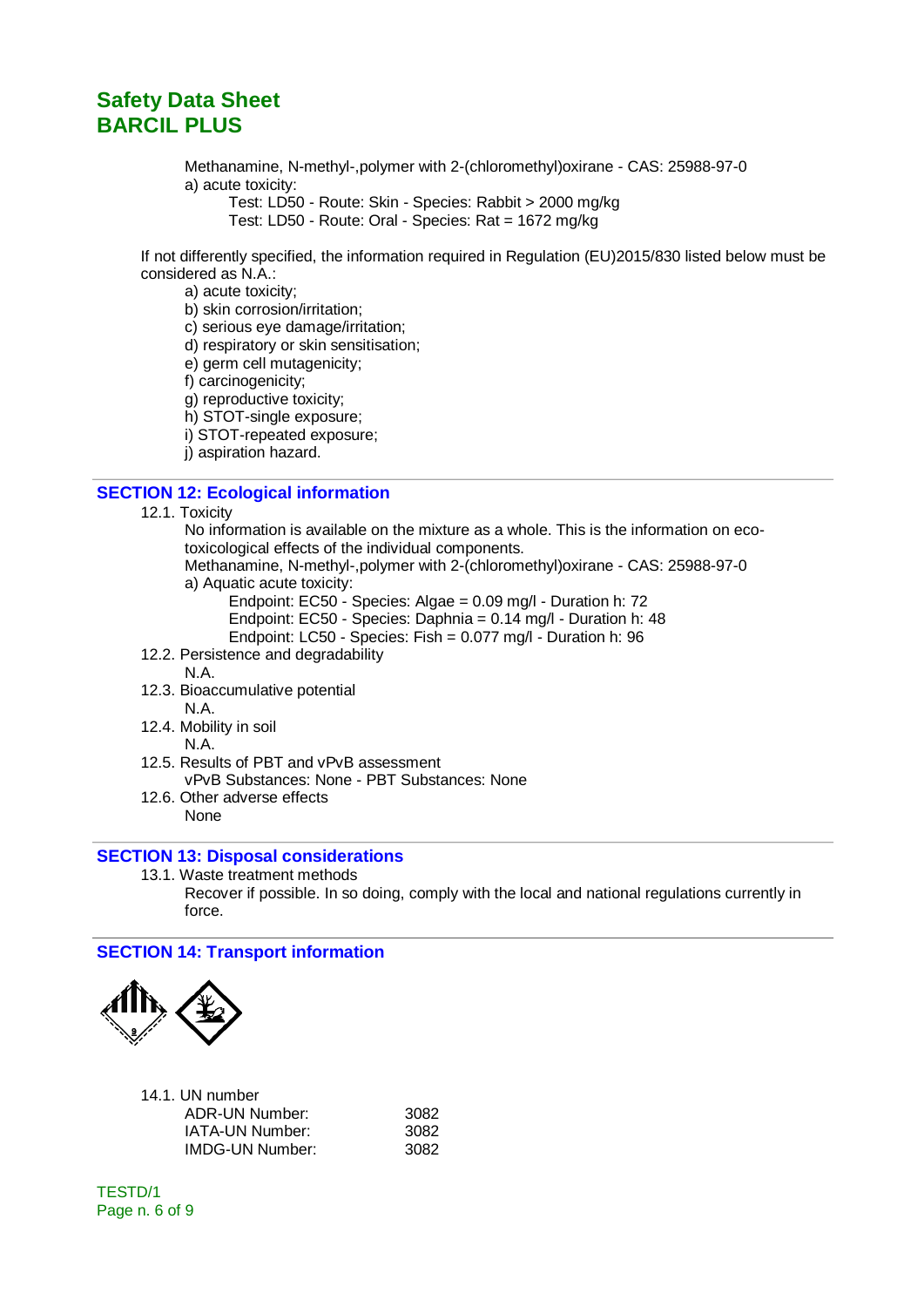| 14.2. UN proper shipping name                                            |                                                 |
|--------------------------------------------------------------------------|-------------------------------------------------|
| ADR-Shipping Name:                                                       | ENVIRONMENTALLY HAZARDOUS SUBSTANCE, LIQUID,    |
|                                                                          | N.O.S. (Methanamine, N-methyl-, polymer with 2- |
|                                                                          | (chloromethyl) oxirane)                         |
| IATA-Shipping Name:                                                      | ENVIRONMENTALLY HAZARDOUS SUBSTANCE, LIQUID,    |
|                                                                          | N.O.S. (Methanamine, N-methyl-, polymer with 2- |
|                                                                          | (chloromethyl) oxirane)                         |
| <b>IMDG-Shipping Name:</b>                                               | ENVIRONMENTALLY HAZARDOUS SUBSTANCE, LIQUID,    |
|                                                                          | N.O.S. (Methanamine, N-methyl-, polymer with 2- |
|                                                                          | (chloromethyl) oxirane)                         |
| 14.3. Transport hazard class(es)                                         |                                                 |
| ADR-Class:                                                               | 9                                               |
| ADR - Hazard identification number:                                      | 90                                              |
| IATA-Class:                                                              |                                                 |
|                                                                          | 9                                               |
| IATA-Label:<br>IMDG-Class:                                               | 9<br>9                                          |
|                                                                          |                                                 |
| 14.4. Packing group                                                      |                                                 |
| <b>ADR-Packing Group:</b>                                                | Ш                                               |
| IATA-Packing group:                                                      | Ш                                               |
| IMDG-Packing group:                                                      | $\mathbf{III}$                                  |
| 14.5. Environmental hazards                                              |                                                 |
| <b>ADR-Enviromental Pollutant:</b>                                       | Yes                                             |
| IMDG-Marine pollutant:                                                   | <b>Marine Pollutant</b>                         |
| Most important toxic component:                                          | Methanamine, N-methyl-, polymer with 2-         |
|                                                                          | (chloromethyl) oxirane                          |
| 14.6. Special precautions for user                                       |                                                 |
| <b>ADR-Subsidiary risks:</b>                                             |                                                 |
| ADR-S.P.:                                                                | 274 335 601                                     |
| <b>ADR-Tunnel Restriction Code:</b>                                      | 3(E)                                            |
| IATA-Passenger Aircraft:                                                 | 964                                             |
| IATA-Subsidiary risks:                                                   |                                                 |
| IATA-Cargo Aircraft:                                                     | 964                                             |
| IATA-S.P.:                                                               | A97 A158                                        |
| IATA-ERG:                                                                | 9L                                              |
| IMDG-EmS:                                                                | F-A, S-F                                        |
| IMDG-Subsidiary risks:                                                   |                                                 |
| IMDG-Storage category:                                                   | Category A                                      |
| IMDG-Storage notes:                                                      |                                                 |
| 14.7. Transport in bulk according to Annex II of Marpol and the IBC Code |                                                 |
| N.A.                                                                     |                                                 |

#### **SECTION 15: Regulatory information**

15.1. Safety, health and environmental regulations/legislation specific for the substance or mixture Dir. 98/24/EC (Risks related to chemical agents at work) Dir. 2000/39/EC (Occupational exposure limit values) Regulation (EC) n. 1907/2006 (REACH) Regulation (EC) n. 1272/2008 (CLP) Regulation (EC) n. 790/2009 (ATP 1 CLP) and (EU) n. 758/2013 Regulation (EU) 2015/830 Regulation (EU) n. 286/2011 (ATP 2 CLP) Regulation (EU) n. 618/2012 (ATP 3 CLP) Regulation (EU) n. 487/2013 (ATP 4 CLP) Regulation (EU) n. 944/2013 (ATP 5 CLP) Regulation (EU) n. 605/2014 (ATP 6 CLP) Restrictions related to the product or the substances contained according to Annex XVII Regulation

(EC) 1907/2006 (REACH) and subsequent modifications:

TESTD/1 Page n. 7 of 9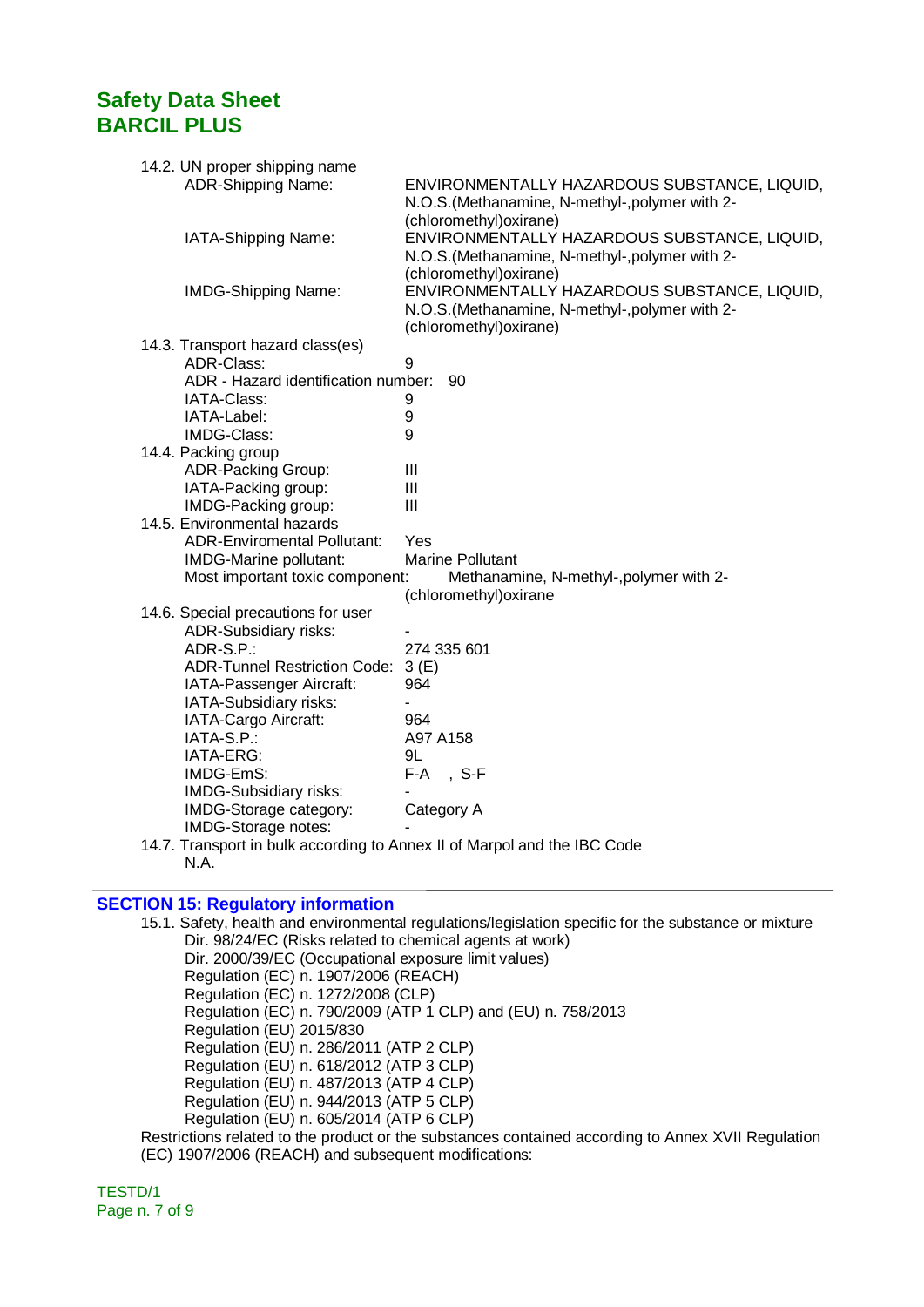Restrictions related to the product: Restriction 3 Restrictions related to the substances contained: No restriction.

Where applicable, refer to the following regulatory provisions :

Directive 2003/105/CE ('Activities linked to risks of serious accidents') and subsequent amendments. Regulation (EC) nr 648/2004 (detergents). 1999/13/EC (VOC directive)

15.2. Chemical safety assessment

No

#### **SECTION 16: Other information**

#### **For professional use**

Full text of phrases referred to in Section 3:

H302 Harmful if swallowed.

H400 Very toxic to aquatic life.

H410 Very toxic to aquatic life with long lasting effects.

Paragraphs modified from the previous revision: 1, 3, 4, 7, 8, 9, 10.

This document was prepared by a competent person who has received appropriate training. Main bibliographic sources:

ECDIN - Environmental Chemicals Data and Information Network - Joint Research Centre, Commission of the European Communities

SAX's DANGEROUS PROPERTIES OF INDUSTRIAL MATERIALS - Eight Edition - Van Nostrand Reinold

The information contained herein is based on our state of knowledge at the above-specified date. It refers solely to the product indicated and constitutes no guarantee of particular quality. It is the duty of the user to ensure that this information is appropriate and complete with respect to

the specific use intended.

This MSDS cancels and replaces any preceding release.

For professional use

| ADR:        | European Agreement concerning the International Carriage of                            |
|-------------|----------------------------------------------------------------------------------------|
|             | Dangerous Goods by Road.                                                               |
| CAS:        | Chemical Abstracts Service (division of the American Chemical<br>Society).             |
| CLP:        | Classification, Labeling, Packaging.                                                   |
| DNEL:       | Derived No Effect Level.                                                               |
| EINECS:     | European Inventory of Existing Commercial Chemical Substances.                         |
| GefStoffVO: | Ordinance on Hazardous Substances, Germany.                                            |
| GHS:        | Globally Harmonized System of Classification and Labeling of                           |
|             | Chemicals.                                                                             |
| IATA:       | International Air Transport Association.                                               |
| IATA-DGR:   | Dangerous Goods Regulation by the "International Air Transport<br>Association" (IATA). |
| ICAO:       | International Civil Aviation Organization.                                             |
| ICAO-TI:    | Technical Instructions by the "International Civil Aviation Organization"<br>(ICAO).   |
| IMDG:       | International Maritime Code for Dangerous Goods.                                       |
| INCI:       | International Nomenclature of Cosmetic Ingredients.                                    |
| KSt:        | Explosion coefficient.                                                                 |
| LC50:       | Lethal concentration, for 50 percent of test population.                               |
| LD50:       | Lethal dose, for 50 percent of test population.                                        |
|             |                                                                                        |